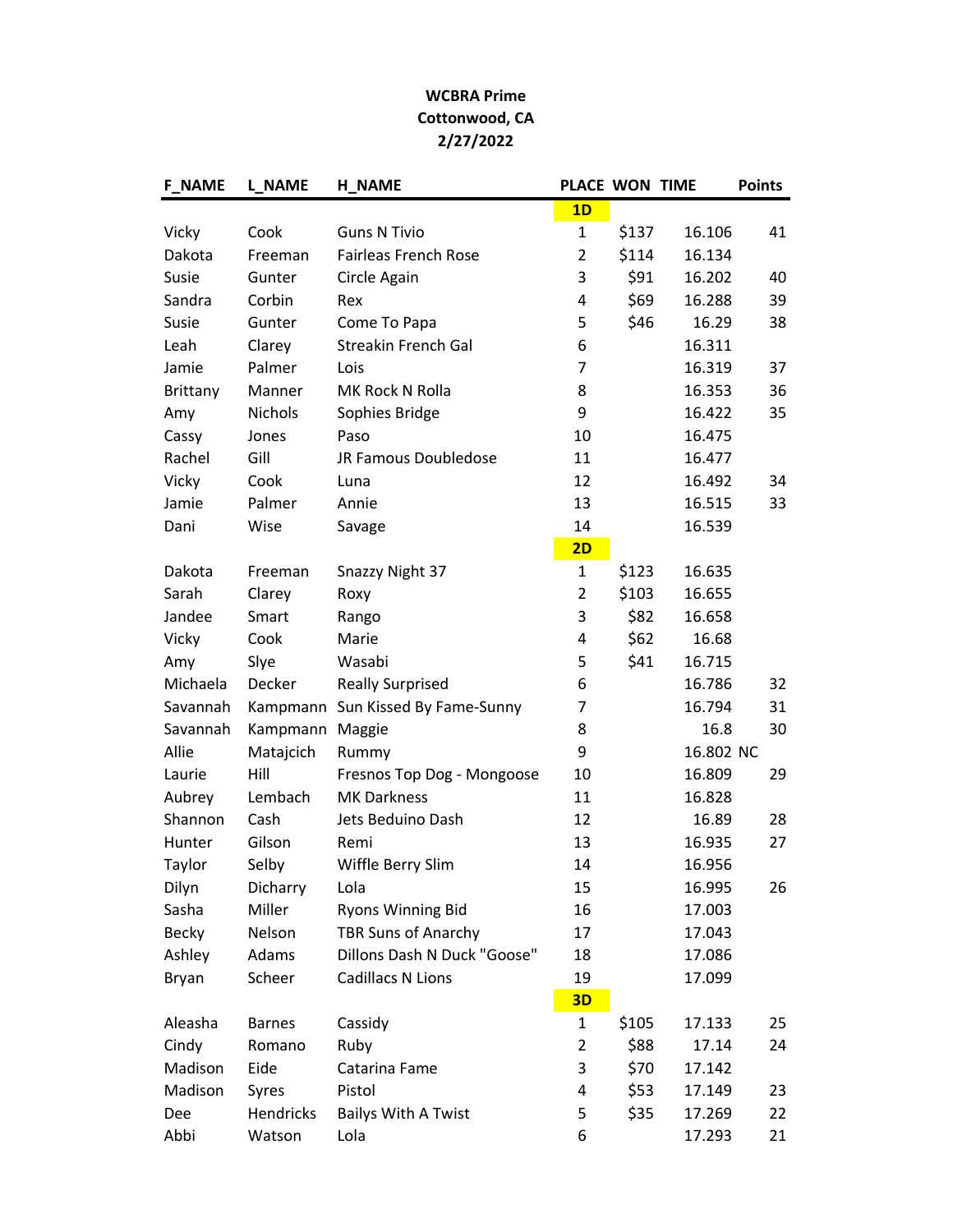## WCBRA Prime Cottonwood, CA 2/27/2022

| <b>F_NAME</b> | <b>L_NAME</b>   | <b>H_NAME</b>                | PLACE WON TIME |      |         | <b>Points</b>  |
|---------------|-----------------|------------------------------|----------------|------|---------|----------------|
| Josie         | Adams           | <b>RC</b>                    | 7              |      | 17.307  | 20             |
| Janae         | Hoy             | <b>Reys Titan</b>            | 8              |      | 17.353  | 19             |
| Cindy         | Romano          | Famous Johnny Cash           | 9              |      | 17.36   | 18             |
| Tatum         | Underhill       | Eleanor                      | 10             |      | 17.365  | 17             |
| Cassy         | Jones           | Fergie                       | 11             |      | 17.401  |                |
| Kaeley        | Owen            | Kitty McClure "Sauce"        | 12             |      | 17.418  |                |
| Sylvie        | Perez           | Titon                        | 13             |      | 17.424  | 16             |
| Magen         | Mello           | <b>DH Jess Gunner</b>        | 14             |      | 17.426  | 15             |
| Kathy         | Casey           | Classy                       | 15             |      | 17.44   |                |
| Cathy         | Cagliari        | Twinkie                      | 16             |      | 17.486  | 14             |
| Samantha      | Cornelius       | Blondie                      | 17             |      | 17.513  | 13             |
| Sharon        | Pettay          | Chica                        | 18             |      | 17.536  | 12             |
| Allison       | Ferrasci        | My Stars R Electric (Harper) | 19             |      | 17.543  |                |
| Brittany      | Manner          | Lady Twisted                 | 20             |      | 17.632  |                |
| Mackalyn      | Smedley         | Elmo                         | 21             |      | 17.7    | 11             |
| Ty            | Hathaway        | Custer                       | 22             |      | 17.733  | 10             |
| Allie         | Matajcich       | Senior Smooch                | 23             |      | 17.746  | 9              |
| Dakota        | Freeman         | Zoom N Away                  | 24             |      | 17.798  |                |
| Kasi          | Lulay           | Lady                         | 25             |      | 17.812  |                |
| Dakota        | Freeman         | My Heart Seis Fame           | 26             |      | 17.858  |                |
| Jenifer       | <b>Brackett</b> | <b>Belle Starlight</b>       | 27             |      | 17.877  | 8              |
| Cheyenne      | McNeal          | Toby                         | 28             |      | 17.976  |                |
| Caitlyn       | Lanterno        | Lhama                        | 29             |      | 18.003  |                |
| Melissa       | Tucker          | Vegas                        | 30             |      | 18.005  |                |
| Amanda        | Koch            | Crow                         | 31             |      | 18.095  | $\overline{7}$ |
|               |                 |                              | 4D             |      |         |                |
| Madison       | Syres           | Duke                         | $\mathbf{1}$   | \$91 | 18.174  | 6              |
| Lisa          | Cresta          | Hurricane                    | $\overline{2}$ | \$76 | 18.314  | 5              |
| Aubrey        | Lembach         | <b>Smoking Scribbles Nic</b> | 3              | \$61 | 18.603  |                |
| Taya          | Leforce         | Red                          | 4              | \$46 | 18.755  |                |
| Christy       | Colgate         | ANaughtyFrenchman            | 5              | \$30 | 18.78   |                |
| Emma          | Ekberg          | Silver Dollar                | 6              |      | 18.82   |                |
| <b>Tiersa</b> | McPherson       | <b>Buster Brown</b>          | 7              |      | 18.923  |                |
| Emily         | Connor          | Cash On Money                | 8              |      | 18.969  |                |
| Andryna       | Rodriguez       | Mighty Merada (Owen)         | 9              |      | 20.223  |                |
| Shellie       | Kerr            | Royal Bullionaire            | 10             |      | 21.684  | 4              |
| Ryan          | Jarrett         | Peppy                        |                |      | 916.238 | 3              |
| Pamela        | Scheer          | Liddle Judge                 |                |      | 916.301 |                |
| Zarek         | McPherson       | AA Guys Gold Lady            |                |      | 916.914 |                |
| Brooklyn      | McCovey         | Richard                      |                |      | 917.146 |                |
| Angie         | Hardin          | Grunk                        |                |      | 917.527 | $\overline{2}$ |